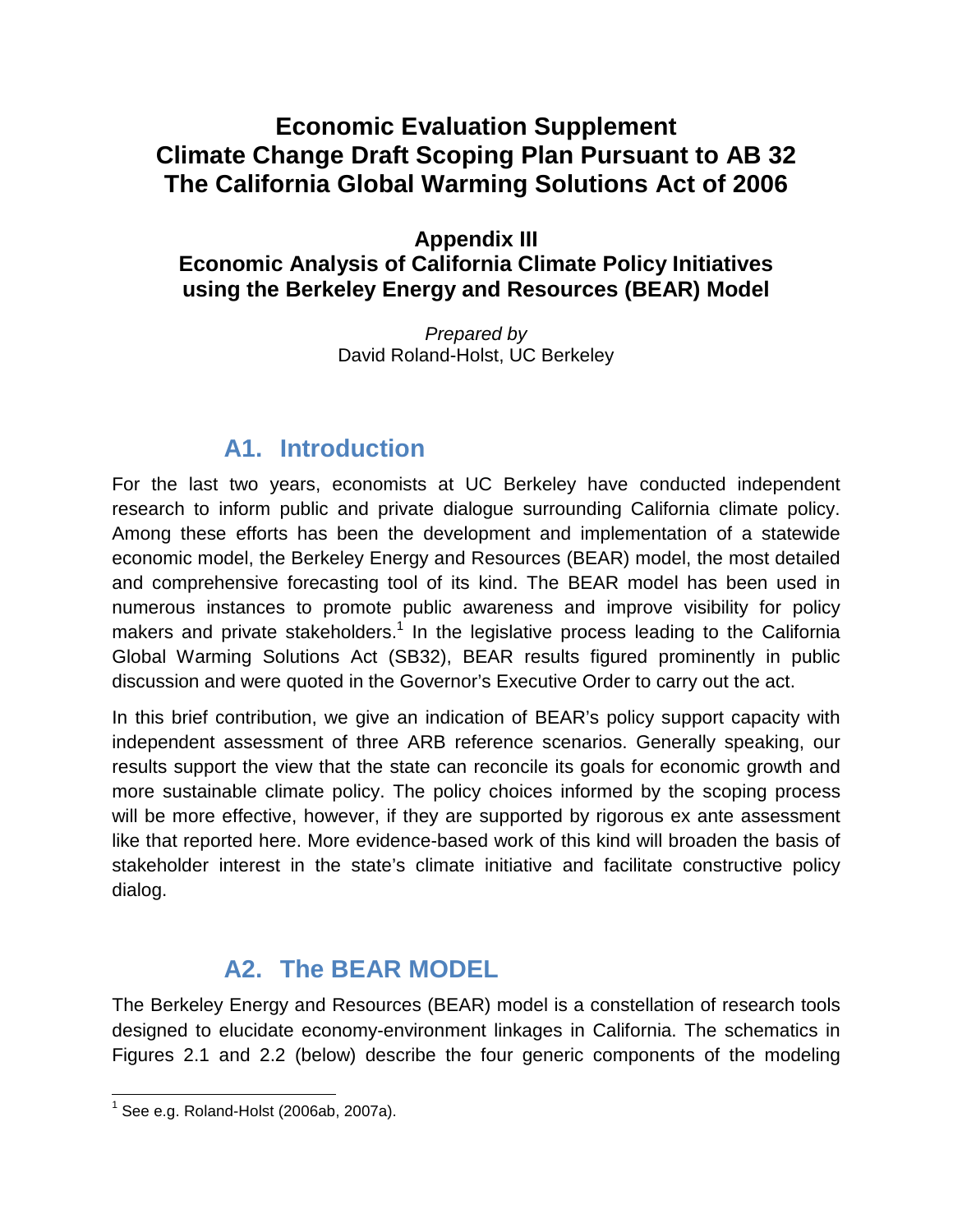facility and their interactions. This section provides a brief summary of the formal structure of the BEAR model.<sup>2</sup> For the purposes of this report, the 2003 California Social Accounting Matrix (SAM), was aggregated along certain dimensions. The current version of the model includes 50 activity sectors and ten households aggregated from the original California SAM. The equations of the model are completely documented elsewhere (Roland-Holst: 2005), and for the present we only discuss its salient structural components.

 Technically, a CGE model is a system of simultaneous equations that simulate price-directed interactions between firms and households in commodity and factor markets. The role of government, capital markets, and other trading partners are also specified, with varying degrees of detail and passivity, to close the model and account for economywide resource allocation, production, and income determination.

 The role of markets is to mediate exchange, usually with a flexible system of prices, the most important endogenous variables in a typical CGE model. As in a real market economy, commodity and factor price changes induce changes in the level and composition of supply and demand, production and income, and the remaining endogenous variables in the system. In CGE models, an equation system is solved for prices that correspond to equilibrium in markets and satisfy the accounting identities governing economic behavior. If such a system is precisely specified, equilibrium always exists and such a consistent model can be calibrated to a base period data set. The resulting calibrated general equilibrium model is then used to simulate the economywide (and regional) effects of alternative policies or external events.

 The distinguishing feature of a general equilibrium model, applied or theoretical, is its closed-form specification of all activities in the economic system under study. This can be contrasted with more traditional partial equilibrium analysis, where linkages to other domestic markets and agents are deliberately excluded from consideration. A large and growing body of evidence suggests that indirect effects (e.g., upstream and downstream production linkages) arising from policy changes are not only substantial, but may in some cases even outweigh direct effects. Only a model that consistently specifies economywide interactions can fully assess the implications of economic policies or business strategies. In a multi-country model like the one used in this study, indirect effects include the trade linkages between countries and regions which themselves can have policy implications.

 The model we use for this work has been constructed according to generally accepted specification standards, implemented in the GAMS programming language, and calibrated to the new California SAM estimated for the year 2003. $3$  The result is a single

 $\overline{\phantom{a}}$ 

 $^2$  See Roland-Holst (2005) for a complete model description.<br><sup>3</sup> See e.g. Meeraus et al (1992) for GAMS. Berck et al (2004) for discussion of the California SAM.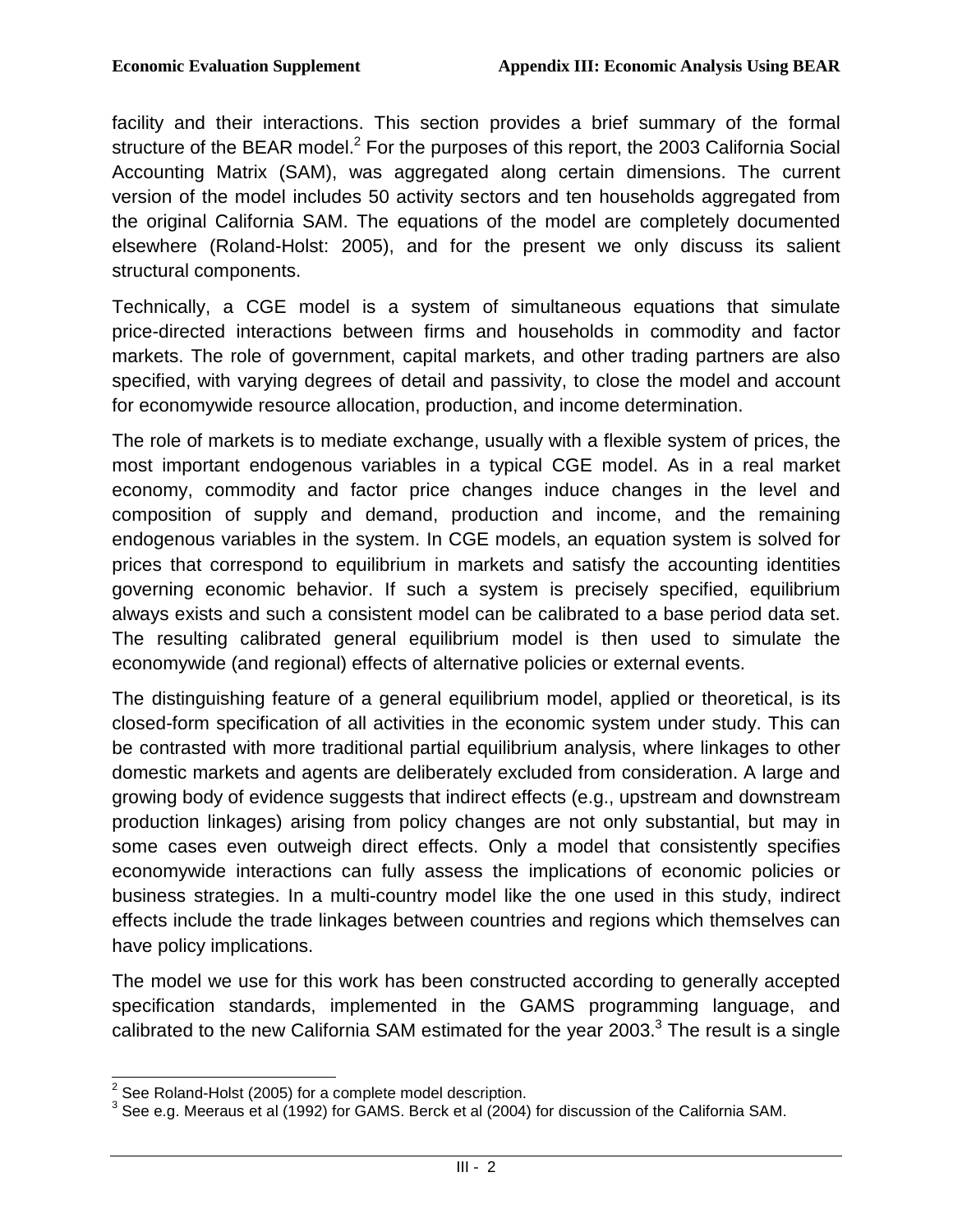economy model calibrated over the fifteen-year time path from 2005 to 2020.<sup>4</sup> Using the very detailed accounts of the California SAM, we include the following in the present model:

#### **Production**

 $\overline{a}$ 

 All sectors are assumed to operate under constant returns to scale and cost optimization. Production technology is modeled by a nesting of constant-elasticity-of-substitution (CES) functions.

 In each period, the supply of primary factors — capital, land, and labor — is usually predetermined.<sup>5</sup> The model includes adjustment rigidities. An important feature is the distinction between old and new capital goods. In addition, capital is assumed to be partially mobile, reflecting differences in the marketability of capital goods across sectors.<sup>6</sup>

 Once the optimal combination of inputs is determined, sectoral output prices are calculated assuming competitive supply conditions in all markets.

#### **Consumption and Closure Rule**

 All income generated by economic activity is assumed to be distributed to consumers. Each representative consumer allocates optimally his/her disposable income among the different commodities and saving. The consumption/saving decision is completely static: saving is treated as a "good" and its amount is determined simultaneously with the demand for the other commodities, the price of saving being set arbitrarily equal to the average price of consumer goods.

 The government collects income taxes, indirect taxes on intermediate inputs, outputs and consumer expenditures. The default closure of the model assumes that the government deficit/saving is exogenously specified.<sup>7</sup> The indirect tax schedule will shift to accommodate any changes in the balance between government revenues and government expenditures.

 The current account surplus (deficit) is fixed in nominal terms. The counterpart of this imbalance is a net outflow (inflow) of capital, which is subtracted (added to) the domestic flow of saving. In each period, the model equates gross investment to net

 $4$  The present specification is one of the most advanced examples of this empirical method, already applied to over 50 individual countries or combinations thereof.<br><sup>5</sup> Capital supply is to some extent influenced by the current period's level of investment.<br><sup>6</sup> For simplicity, it is assumed that old capital goods suppl

 $6$  For simplicity, it is assumed that old capital goods supplied in second-hand markets and new capital goods are homogeneous. This formulation makes it possible to introduce downward rigidities in the adjustment of capital without increasing excessively the number of equilibrium prices to be determined by the model.

by the model.<br><sup>7</sup> In the reference simulation, the real government fiscal balance converges (linearly) towards 0 by the final period of the simulation.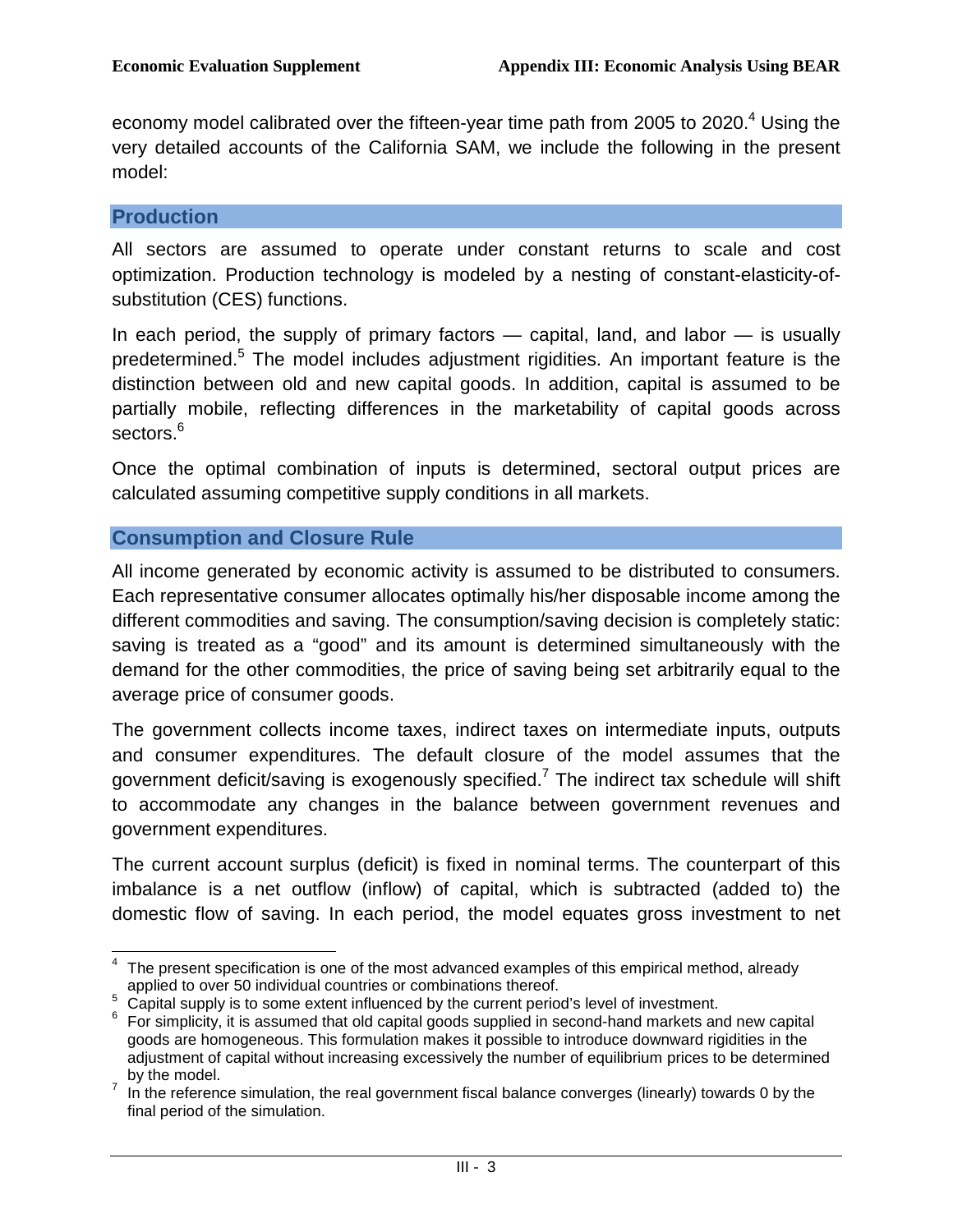saving (equal to the sum of saving by households, the net budget position of the government and foreign capital inflows). This particular closure rule implies that investment is driven by saving.

#### **Trade**

 Goods are assumed to be differentiated by region of origin. In other words, goods classified in the same sector are different according to whether they are produced domestically or imported. This assumption is frequently known as the Armington assumption. The degree of substitutability, as well as the import penetration shares are allowed to vary across commodities. The model assumes a single Armington agent. This strong assumption implies that the propensity to import and the degree of substitutability between domestic and imported goods is uniform across economic agents. This assumption reduces tremendously the dimensionality of the model. In many cases this assumption is imposed by the data. A symmetric assumption is made on the export side where domestic producers are assumed to differentiate the domestic market and the export market. This is modeled using a Constant-Elasticity-of-Transformation (CET) function.

# **Dynamic Features and Calibration**

 The current version of the model has a simple recursive dynamic structure as agents are assumed to be myopic and to base their decisions on static expectations about prices and quantities. Dynamics in the model originate in three sources: i) accumulation of productive capital and labor growth; ii) shifts in production technology; and iii) the putty/semi-putty specification of technology.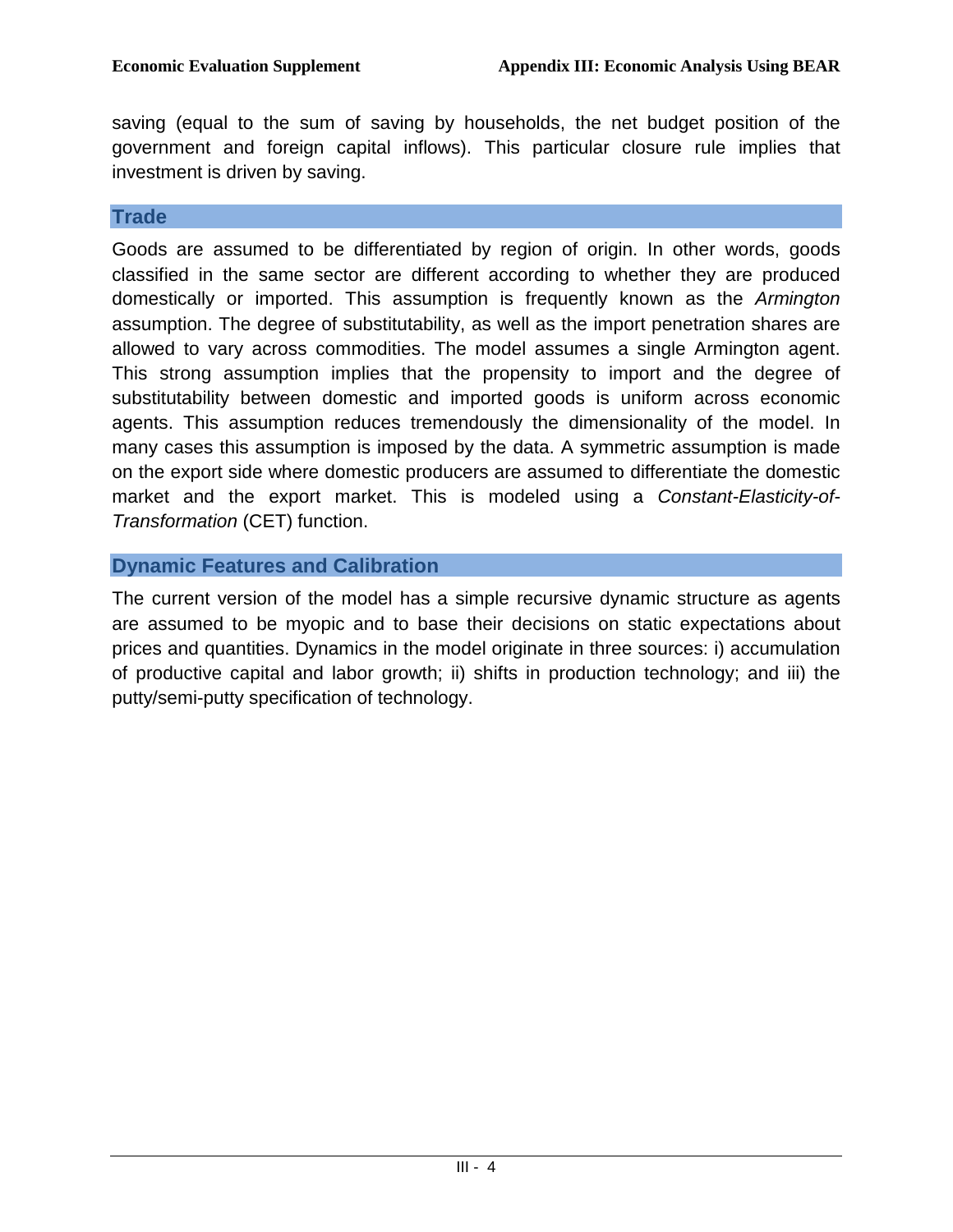# **Figure III.1: Component Structure of the Modeling Facility**

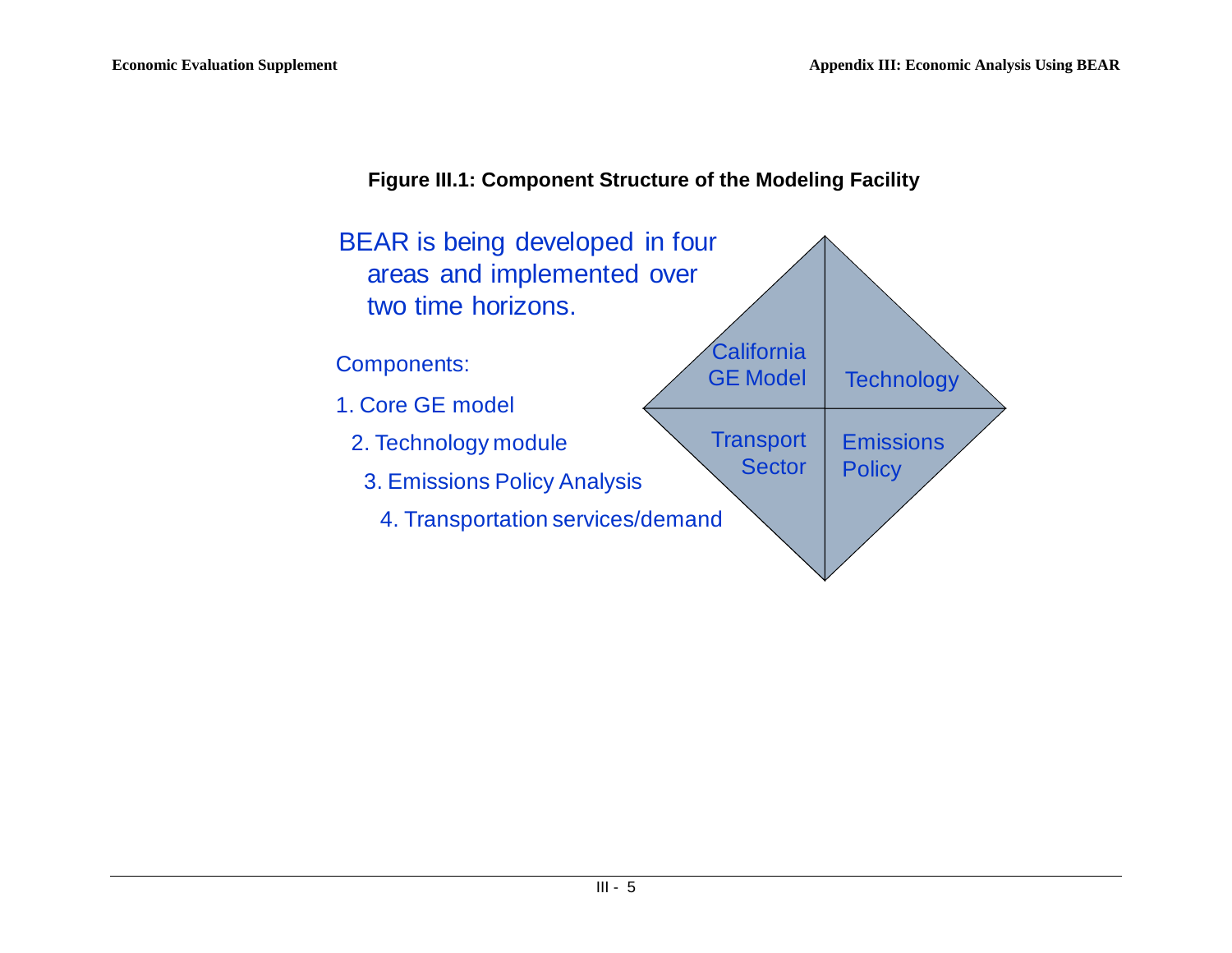

**Figure III.2: Schematic Linkage between Model Components**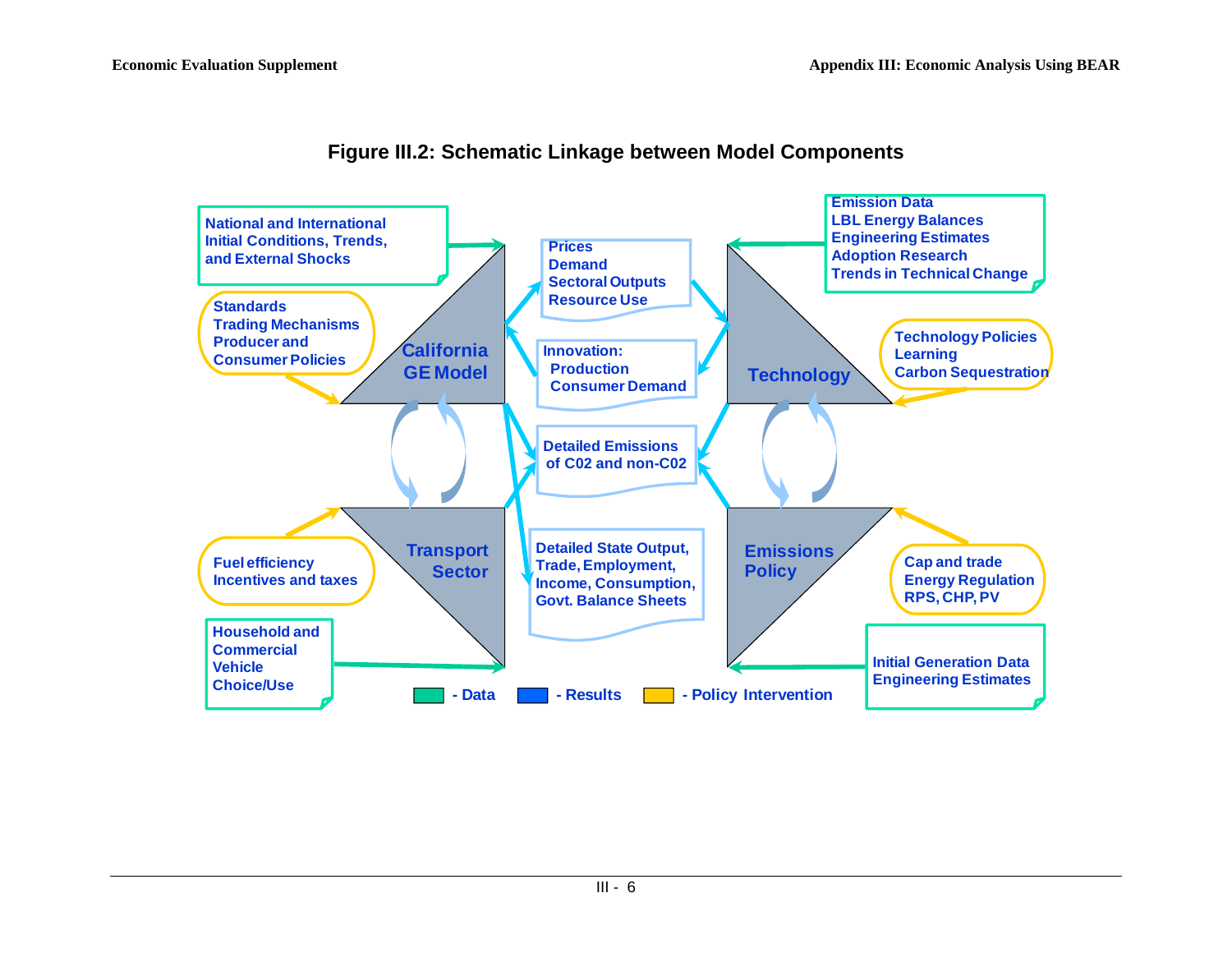#### **Capital accumulation**

 In the aggregate, the basic capital accumulation function equates the current capital stock to the depreciated stock inherited from the previous period plus gross investment. However, at the sectoral level, the specific accumulation functions may differ because the demand for (old and new) capital can be less than the depreciated stock of old capital. In this case, the sector contracts over time by releasing old capital goods. Consequently, in each period, the new capital vintage available to expanding industries is equal to the sum of disinvested capital in contracting industries plus total saving generated by the economy, consistent with the closure rule of the model.

#### **The putty/semi-putty specification**

 The substitution possibilities among production factors are assumed to be higher with the new than the old capital vintages — technology has a putty/semi-putty specification. Hence, when a shock to relative prices occurs (e.g. the imposition of an emissions fee), the demands for production factors adjust gradually to the long-run optimum because the substitution effects are delayed over time. The adjustment path depends on the values of the short-run elasticities of substitution and the replacement rate of capital. As the latter determines the pace at which new vintages are installed, the larger is the volume of new investment, the greater the possibility to achieve the long-run total amount of substitution among production factors.

#### **Dynamic calibration**

 The model is calibrated on exogenous growth rates of population, labor force, and GDP. In the so-called Baseline scenario, the dynamics are calibrated in each region by imposing the assumption of a balanced growth path. This implies that the ratio between labor and capital (in efficiency units) is held constant over time. $8$  When alternative scenarios around the baseline are simulated, the technical efficiency parameter is held constant, and the growth of capital is endogenously determined by the saving/investment relation.

## **Modeling Emissions**

 The BEAR model captures emissions from production activities in agriculture, industry, and services, as well as in final demand and use of final goods (e.g. appliances and autos). This is done by calibrating emission functions to each of these activities that vary depending upon the emission intensity of the inputs used for the activity in question. We model both CO2 and the other primary greenhouse gases, which are converted to CO2 equivalent. Following standards set in the research literature,

 $\overline{\phantom{a}}$  $8$  This involves computing in each period a measure of Harrod-neutral technical progress in the capital-labor bundle as a residual. This is a standard calibration procedure in dynamic CGE modeling.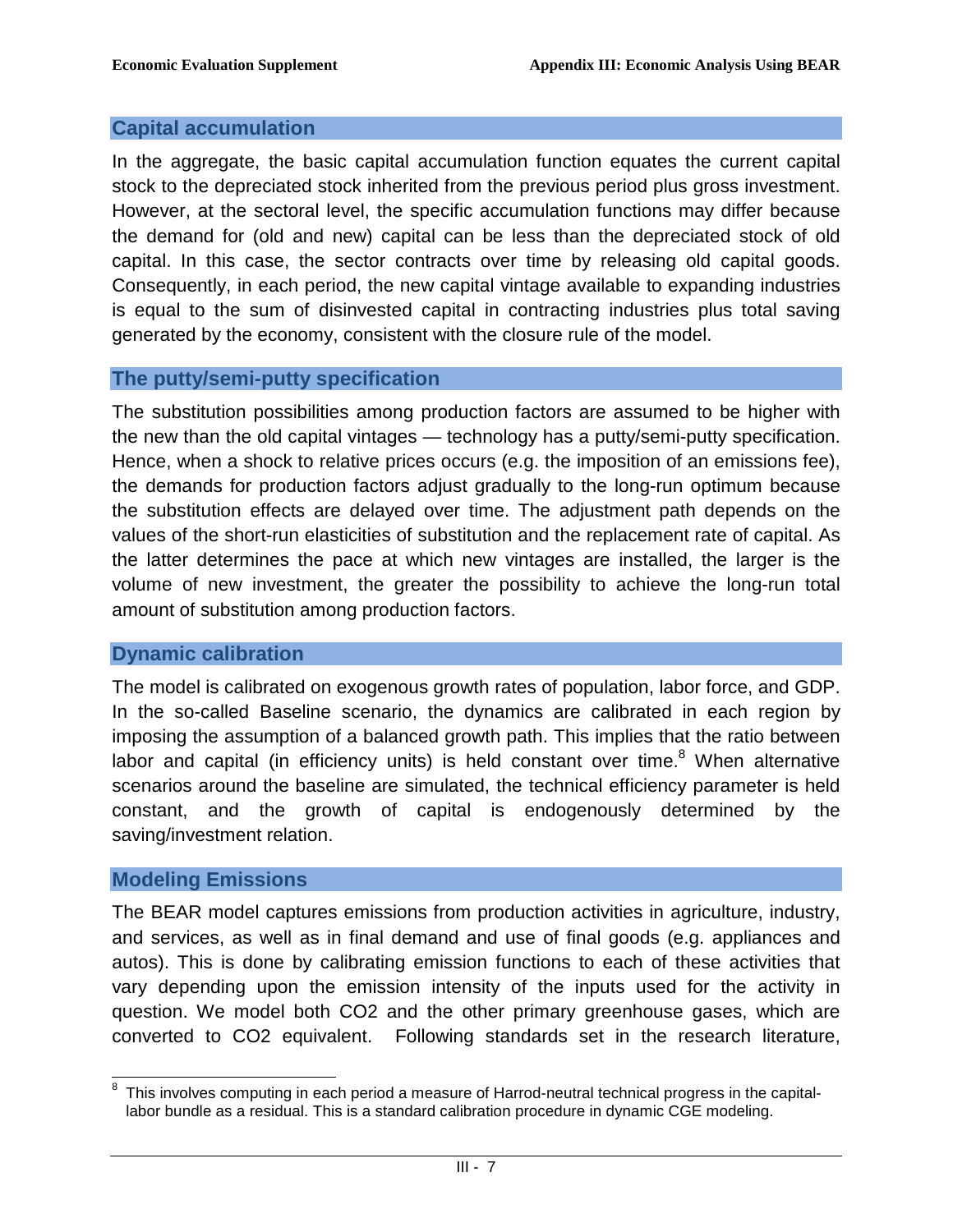emissions in production are modeled as factors inputs. The base version of the model does not have a full representation of emission reduction or abatement. Emissions abatement occurs by substituting additional labor or capital for emissions when an emissions tax is applied. This is an accepted modeling practice, although in specific instances it may either understate or overstate actual emissions reduction potential. $^9\,$  In this framework, emission levels have an underlying monotone relationship with production levels, but can be reduced by increasing use of other, productive factors such as capital and labor. The latter represent investments in lower intensity technologies, process cleaning activities, etc. An overall calibration procedure fits observed intensity levels to baseline activity and other factor/resource use levels. In some of the policy simulations we evaluate sectoral emission reduction scenarios, using specific cost and emission reduction factors, based on our earlier analysis (Hanemann and Farrell: 2006).

| Air Pollutants          |                                   |                 |  |
|-------------------------|-----------------------------------|-----------------|--|
| 1.                      | Suspended particulates            | <b>PART</b>     |  |
| 2.                      | Sulfur dioxide $(SO2)$            | SO <sub>2</sub> |  |
| 3.                      | Nitrogen dioxide $(NO2)$          | NO <sub>2</sub> |  |
|                         |                                   |                 |  |
| 4.                      | Volatile organic compounds        | <b>VOC</b>      |  |
|                         | 5. Carbon monoxide (CO)           | CO.             |  |
|                         | 6. Toxic air index                | <b>TOXAIR</b>   |  |
|                         | 7. Biological air index           | <b>BIOAIR</b>   |  |
| 8.                      | Carbon Dioxide (CO <sub>2</sub> ) | CO <sub>2</sub> |  |
|                         |                                   |                 |  |
| <b>Water Pollutants</b> |                                   |                 |  |
| 8.                      | Biochemical oxygen demand         | <b>BOD</b>      |  |
| 9.                      | Total suspended solids            | <b>TSS</b>      |  |
|                         | 10. Toxic water index             | <b>TOXWAT</b>   |  |
|                         |                                   |                 |  |
| 11.                     | Biological water index            | <b>BIOWAT</b>   |  |
|                         |                                   |                 |  |
| <b>Land Pollutants</b>  |                                   |                 |  |
|                         | 12. Toxic land index              | <b>TOXSOL</b>   |  |
| 13.                     | <b>Biological land index</b>      | <b>BIOSOL</b>   |  |
|                         |                                   |                 |  |

#### **Table III.1: Emission Categories**

 $\overline{\phantom{a}}$ See e.g. Babiker et al (2001) for details on a standard implementation of this approach.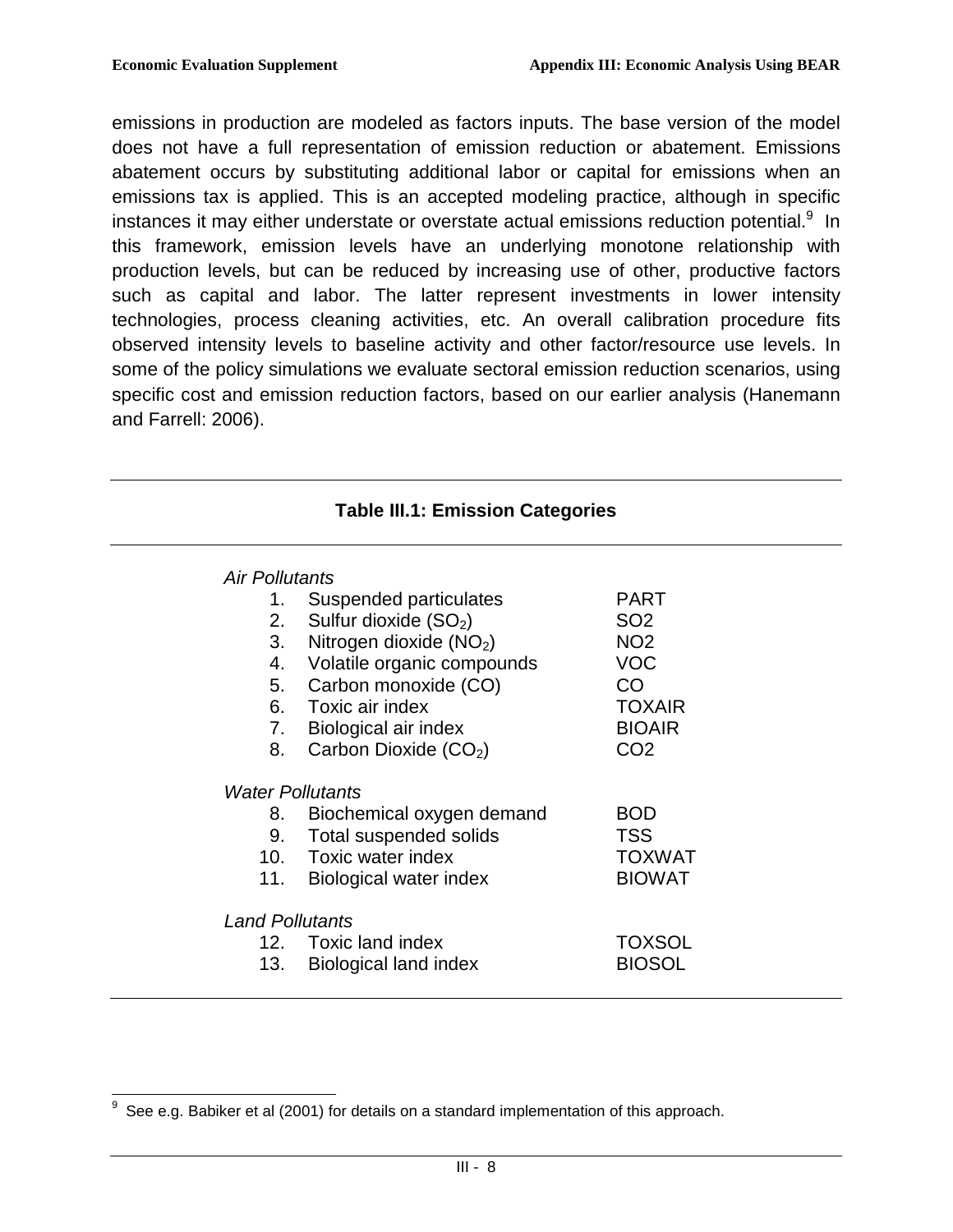The model has the capacity to track 13 categories of individual pollutants and consolidated emission indexes, each of which is listed in Table III.1. Our focus in the current study is the emission of CO2 and other greenhouse gases, but the other effluents are of relevance to a variety of environmental policy issues. For more detail, please consult the full model documentation.

 An essential characteristic of the BEAR approach to emissions modeling is endogeneity. Contrary to assertions made elsewhere (Stavins et al:2007), the BEAR model permits emission rates by sector and input to be exogenous or endogenous, and in either case the level of emissions from the sector in question is endogenous unless a cap is imposed. This feature is essential to capture structural adjustments arising from market based climate policies, as well as the effects of technological change.

# **A3. BEAR Assessment of the Scoping Plan Scenarios**

 In this section, we provide a brief summary of the BEAR assessment for ARB climate action scenarios. For the purposes of this attachment, these results are preliminary and assumptions, data, and evaluation discusses in this attachment represent the opinions of the author and should not be ascribed to the California Air Resources Board or any of their staff. represent independent assessment. Analytical approaches, methodological

## **Scenarios**

 For the purposes of policy comparison, BEAR was used to evaluate two representative scenarios that take account of Scoping Plan policy recommendations. These scenarios represent the primary policies currently being evaluated for their potential to meet the state's 2020 target of 427 MMTCO2 equivalent overall emissions of greenhouse gases, and are discussed in detail in the main body of the Plan.

 The Preliminary Recommendation scenario, in Table III.2, represents the Preliminary Recommendation approach described in the Draft Scoping Plan. This scenario includes the recommended measures that provide the reductions of 169 MMTCO2e in emissions needed to meet the 2020 target.<sup>10</sup> These measures include both a broad-based cap- and-trade program and sector specific measures. In the same table, Sector Specific Measures scenario refers to a scenario that includes the measures other than the cap- and-trade program from the Preliminary Recommendation together with the measures listed as "other measures under evaluation" in the Draft Scoping Plan. Together, these

 $\overline{\phantom{a}}$  $10$  For full discussion of the Preliminary Recommendation, see the June 26 release of the Draft Scoping Plan.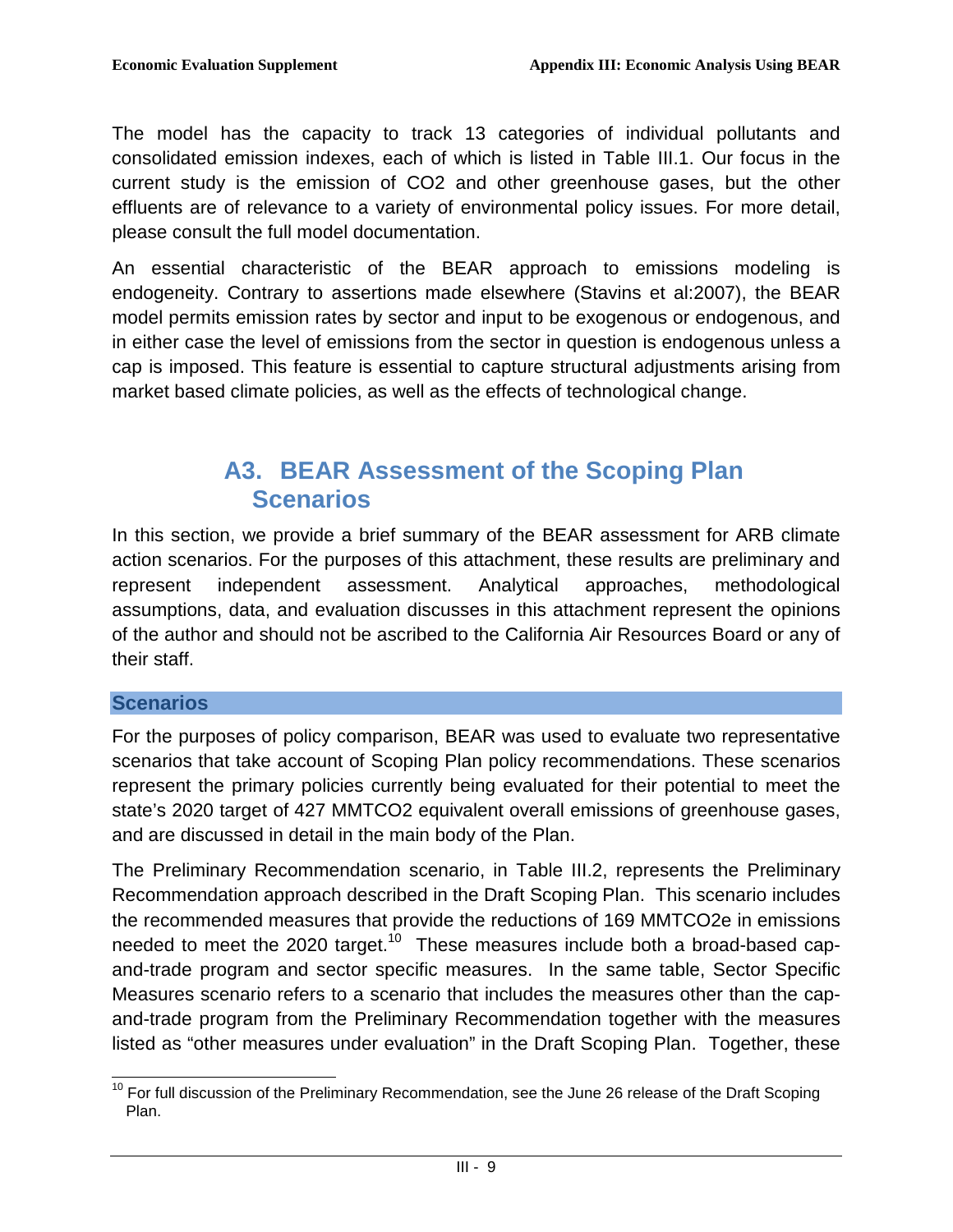are envisioned to achieve an estimated 169 MMTCO2e aggregate emission reduction all through developing measures other than the cap-and-trade program that apply to specific economic sectors.

### **Table III.2: General Scenarios**

| <b>Number</b> | Label                                     | <b>Description</b>                                                                                                                                                             |
|---------------|-------------------------------------------|--------------------------------------------------------------------------------------------------------------------------------------------------------------------------------|
|               | <b>Preliminary</b>                        | Regulations and Standards Recommended in the Scoping Plan,                                                                                                                     |
|               | <b>Recommendation</b>                     | plus Cap and Trade to Attain AB32 Emission Goals for 2020                                                                                                                      |
| l2 i          | <b>Sector Specific</b><br><b>Measures</b> | Sector-specific measures other than the cap-and-trade program<br>included in the Preliminary Recommendation and 'Other Measures<br>Under Evaluation' in the Draft Scoping Plan |

### **Preliminary Recommendation Scenario**

 E-DRAM results have been discussed in the main body of this document as well as a separate appendix. In this section, we present independent results with general interpretation, offered from the perspective of current and previous research with the BEAR model. In particular, the following tables present aggregate results for the Preliminary Recommendation, including a Baseline or Business as Usual (BAU) that assumes historical trends of energy efficiency. We see here that macroeconomic impacts are relatively (percentage results in Table III.4) limited.

| <b>Impact Indicator</b>                | <b>BAU</b> | <b>Recommended</b> |
|----------------------------------------|------------|--------------------|
|                                        |            |                    |
| <b>Real Output (\$billion)</b>         | 3,606      | 3,640              |
| <b>Gross State Product (\$billion)</b> | 2,598      | 2,602              |
| <b>Personal Income (\$billion)</b>     | 2,096      | 2,092              |
| Per Capita Income (1000s)              | 48.000     | 47.479             |
| <b>Employment (Millions)</b>           | 18.410     | 18.431             |
| <b>Emissions (MMTCO2e)</b>             | 596        | 427                |
| <b>Carbon Price (Dollars)</b>          | n          | 12                 |
| <b>Job Growth (thousands)</b>          | 0          | 21                 |
| <b>Emissions Change (percent)</b>      | ი          | $-28$              |
| <b>Targeted Reduction (percent)</b>    |            | 100                |

## **Table III.3: Aggregate Results for Preliminary Recommendation Scenario**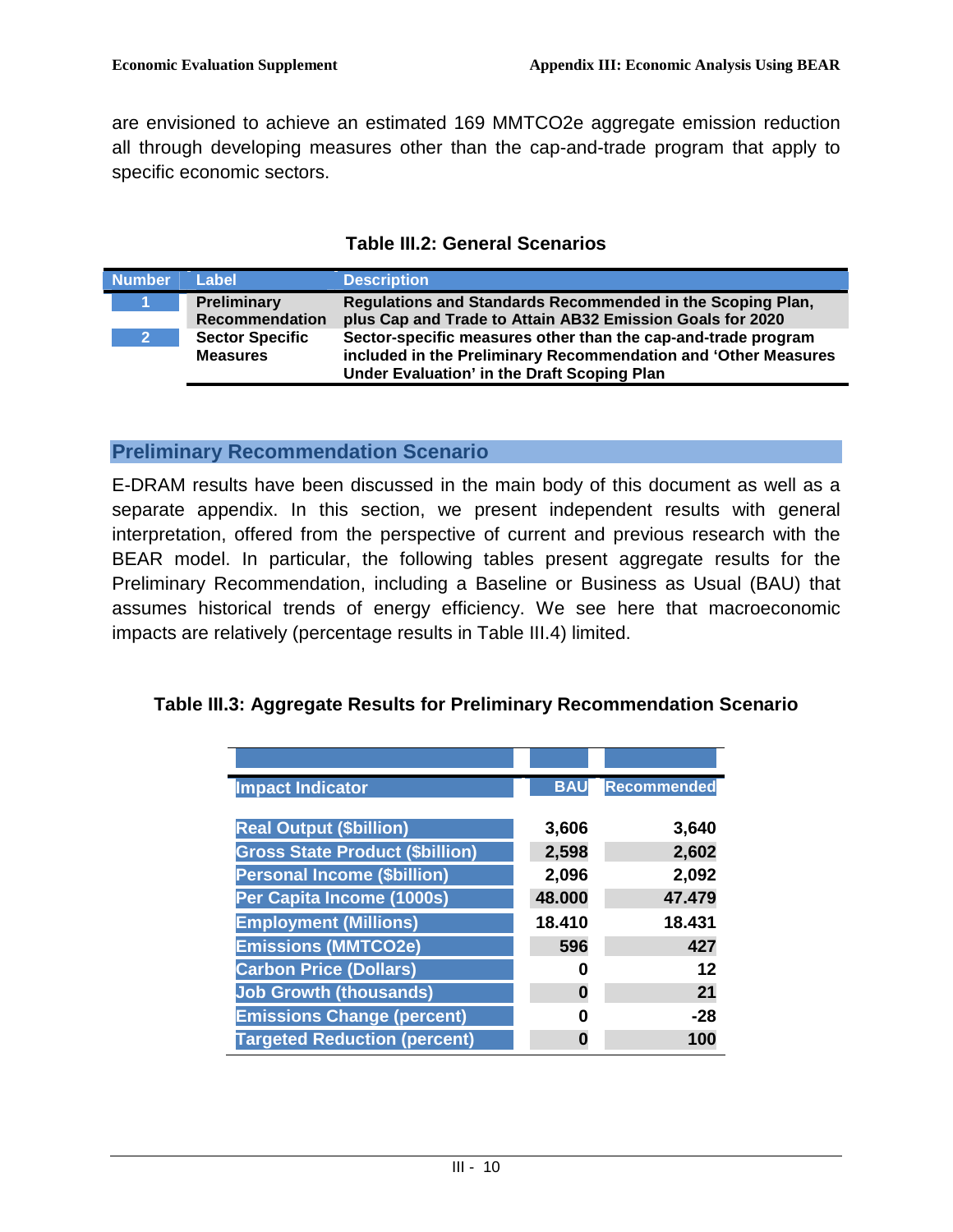This policy package combines significant emissions reduction with in-state economic growth, as measured by real GSP and employment. This result has been a robust characteristic of BEAR and E-DRAM scenarios since the original assessments in support of AB 32 and it is driven by the pro-growth characteristics of energy efficiency and expenditure [shifting.](https://shifting.11)<sup>11</sup> Aggregate personal income for the BEAR estimates declines very slightly (less than 2/10 of one percent) in 2020, yet more than 186,000 new jobs are created as the state shifts to more service-intensive economy. The primary reason real GSP differs from real Personal Income is price effects. Real incomes are affected because the policies considered increase the cost of living for most households, but by only a few tenths of one percent, about one tenth of California's average inflation rate over the last two decade. In light of the scope of GHG mitigation achieved, this price effect should be seen as extremely modest. Moreover, this result is consistent with earlier BEAR and E-DRAM work.

# **Table III.4: Aggregate Variation for Preliminary Recommendation Scenario**

|                                     | <b>Recommended</b> |
|-------------------------------------|--------------------|
|                                     |                    |
| <b>Real GSP</b>                     | 0.2                |
| <b>Personal Income</b>              | $-0.2$             |
| <b>Employment (Millions)</b>        | 0.1                |
| <b>Jobs</b>                         | 21                 |
| <b>Emissions Change (percent)</b>   | -28                |
| <b>Targeted Reduction (percent)</b> | 100                |
| <b>Permit Price (Dollars)</b>       |                    |

 **(all figures in percent change from the BAU unless otherwise noted)** 

 It is noteworthy that the permit cost for cap and trade component, or implicit endogenous carbon fee arising from the trading system, is relatively low. Permit price estimates are important to the policy debate, since they represent a proxy for adjustment costs. This price is relatively low because, after the Recommended policies, emissions need to be lowered by only an additional (35 out of remaining 462) 7.6% to reach the state's 2020 goal. These results suggest that the private sector can complete the residual mitigation to meet the 2020 goals at relatively modest cost if market mechanisms distribute the adjustment burden across the state's diverse economy.

 $\overline{\phantom{a}}$  $11$  For a more detailed recent assessment of this issue, see Roland-Holst:2008.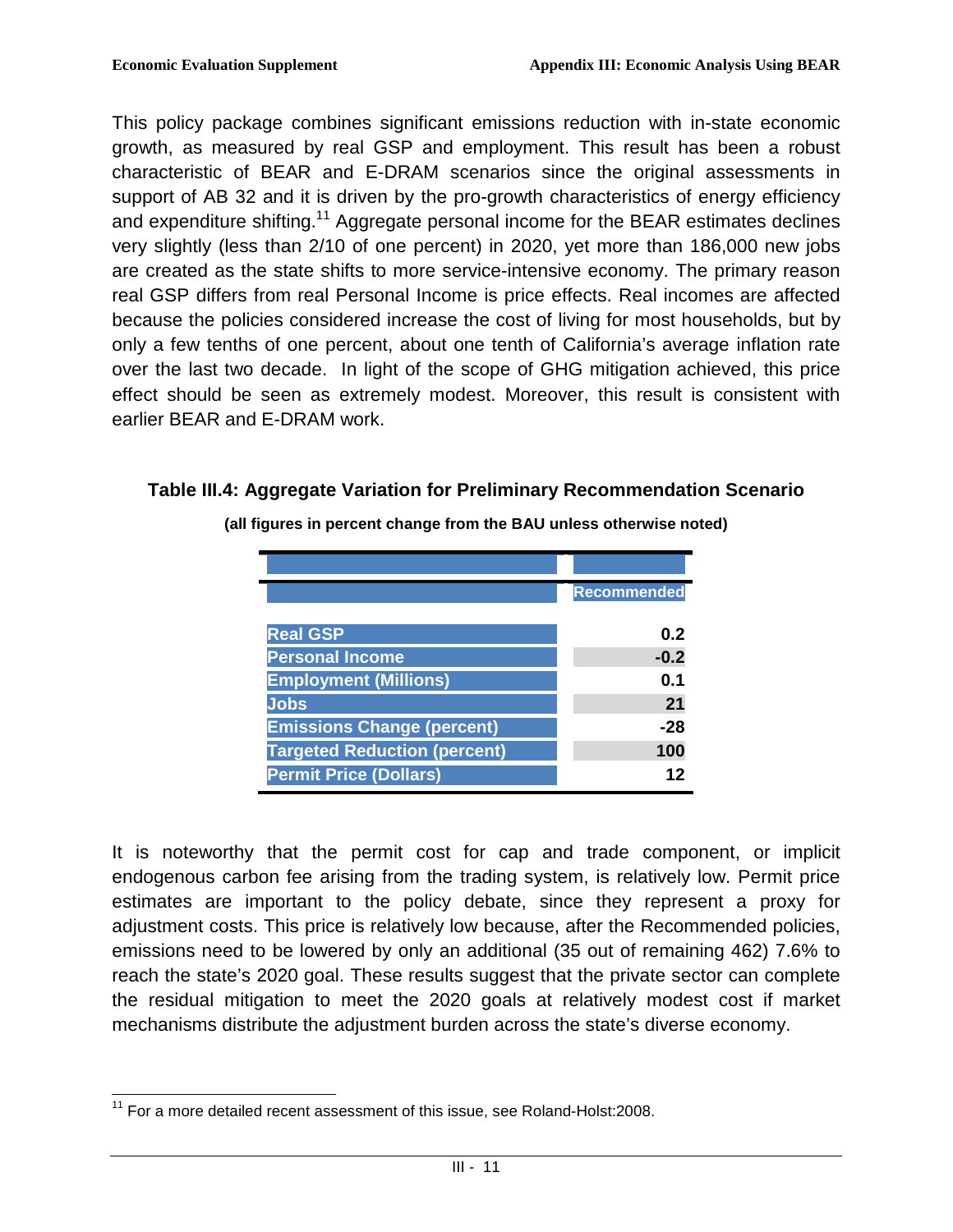### **Sector-Specific Measures Scenario**

Table III.5 shows the results for the Sector-Specific Measures Scenario. The results of this scenario also show positive impacts on the California economy. Real output and GSP, both increase. Personal income decreases slightly but employment increases as jobs are shifted to service industry and more labor-intensive sectors.

## **Table III.5: Aggregate Results for Sector-Specific Measures Scenario**

| <b>Impact Indicator</b>             | <b>BAU</b> | <b>Sector</b>   |
|-------------------------------------|------------|-----------------|
|                                     |            | <b>Specific</b> |
|                                     |            | <b>Measures</b> |
| <b>Real Output</b>                  | 3,606      | 3,656           |
| <b>Gross State Product</b>          |            | 2,608           |
| <b>Personal Income</b>              | 2,096      | 2,093           |
| Per Capita Income (1000s)           |            | 47.503          |
| <b>Employment (Millions)</b>        | 18.410     | 18.476          |
| <b>Emissions (MMTCO2e)</b>          |            | 427             |
| <b>Carbon Price (Dollars)</b>       | n          |                 |
| <b>Job Growth (thousands)</b>       |            | 66              |
| <b>Emissions Change (percent)</b>   | n          | -26             |
| <b>Targeted Reduction (percent)</b> |            | 100             |

 Table III.6 shows the percent change from the business-as-usual case. The impacts can be characterized as generally positive. California economy is enormous and the proposed regulations, from an economics point of view, are not only doable, but add stimulus and maintain a sound economy.

 The BEAR analysis shows that the state can attain its climate action objectives without sacrificing aggregate economic growth.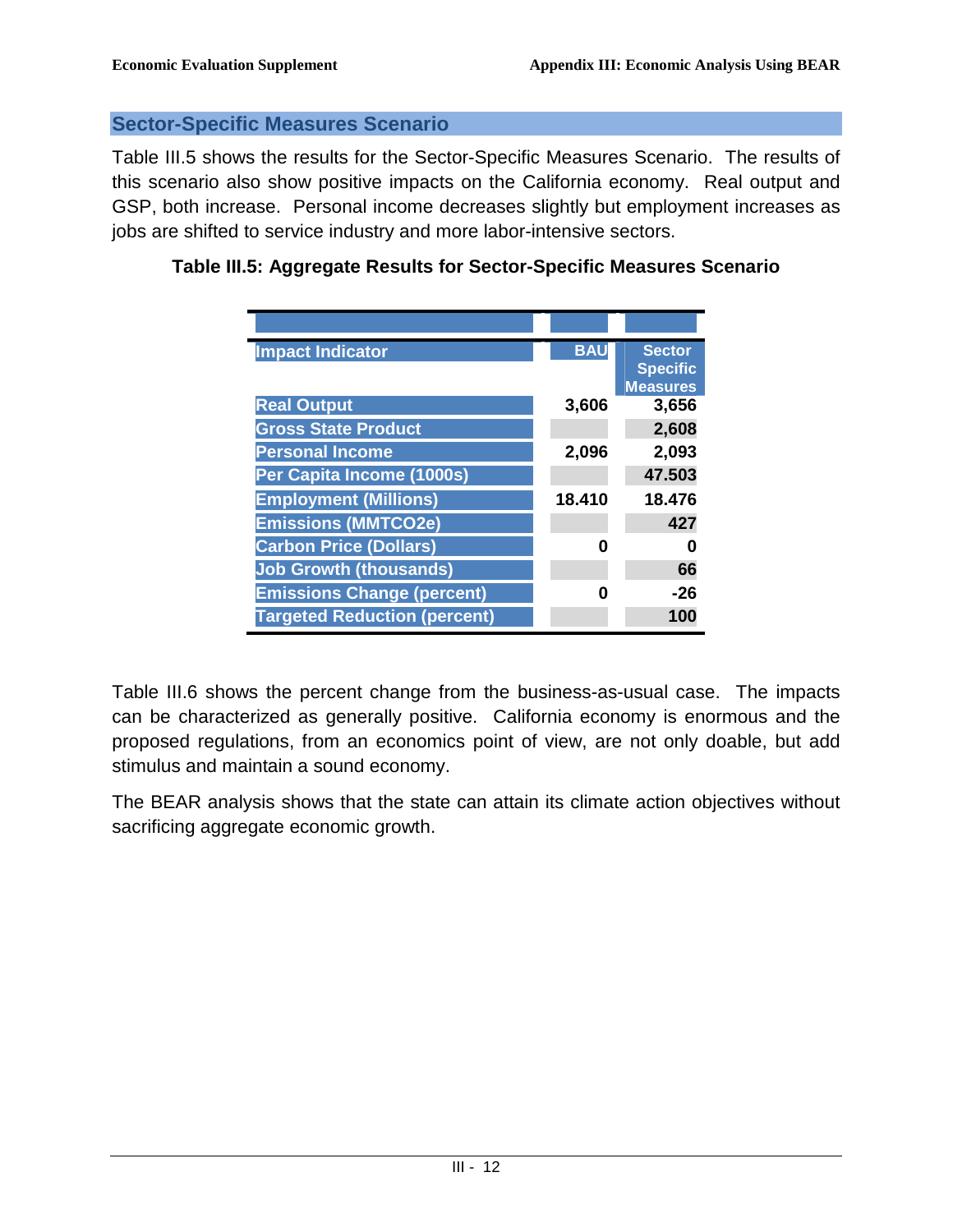#### **Table III.6: Aggregate Variation for Sector-Specific Measures Scenario**

|                                     | <b>Sector</b>   |
|-------------------------------------|-----------------|
|                                     | <b>Specific</b> |
|                                     | <b>Measures</b> |
| <b>Real GSP</b>                     | 0.4             |
| <b>Personal Income</b>              | $-0.1$          |
| <b>Employment (Millions)</b>        | 0.4             |
| <b>Jobs</b>                         | 66              |
| <b>Emissions Change (percent)</b>   | -26             |
| <b>Targeted Reduction (percent)</b> | 93              |
| <b>Permit Price (Dollars)</b>       |                 |

 **(all figures in percent change from BAU unless otherwise noted)** 

## **Model Limitations**

 While researchers who developed and implement the BEAR model do not advocate particular climate policies, their primary objective is to promote evidenced-based dialogue that can make public policies more effective and transparent. California's bold initiative in this area makes it an essential testing ground and precedent for climate policy in other states, nationally, and internationally. As part of its leadership on climate change the State must assess the direct and indirect economic effects of the many possible approaches to its stated goals for emissions reduction. High standards for economic analysis are needed to anticipate the opportunities and adjustment challenges that lie ahead and to design the right policies to meet them. Progress in this area can increase the likelihood of two essential results: that the California mechanism works effectively and that it achieves the right balance between public and private interest.

 The BEAR model's sectoral detail, endogenous emissions, and dynamic innovation and forecasting characteristics enable it to capture a wide range of program characteristics and their role in economic adjustments to climate action. BEAR was designed to model cap and trade systems, and includes all the major design features such as variable auction allocation systems, endogenous permit prices, banking options, safety valves, and fee/rebate systems for CO2 and up to thirteen other criteria pollutants.

 All models are necessarily simplifications of reality. While many details of California's economy are omitted from the BEAR assessment framework, however, it does provide reliable guidance regarding the economic impacts that would ensue from climate action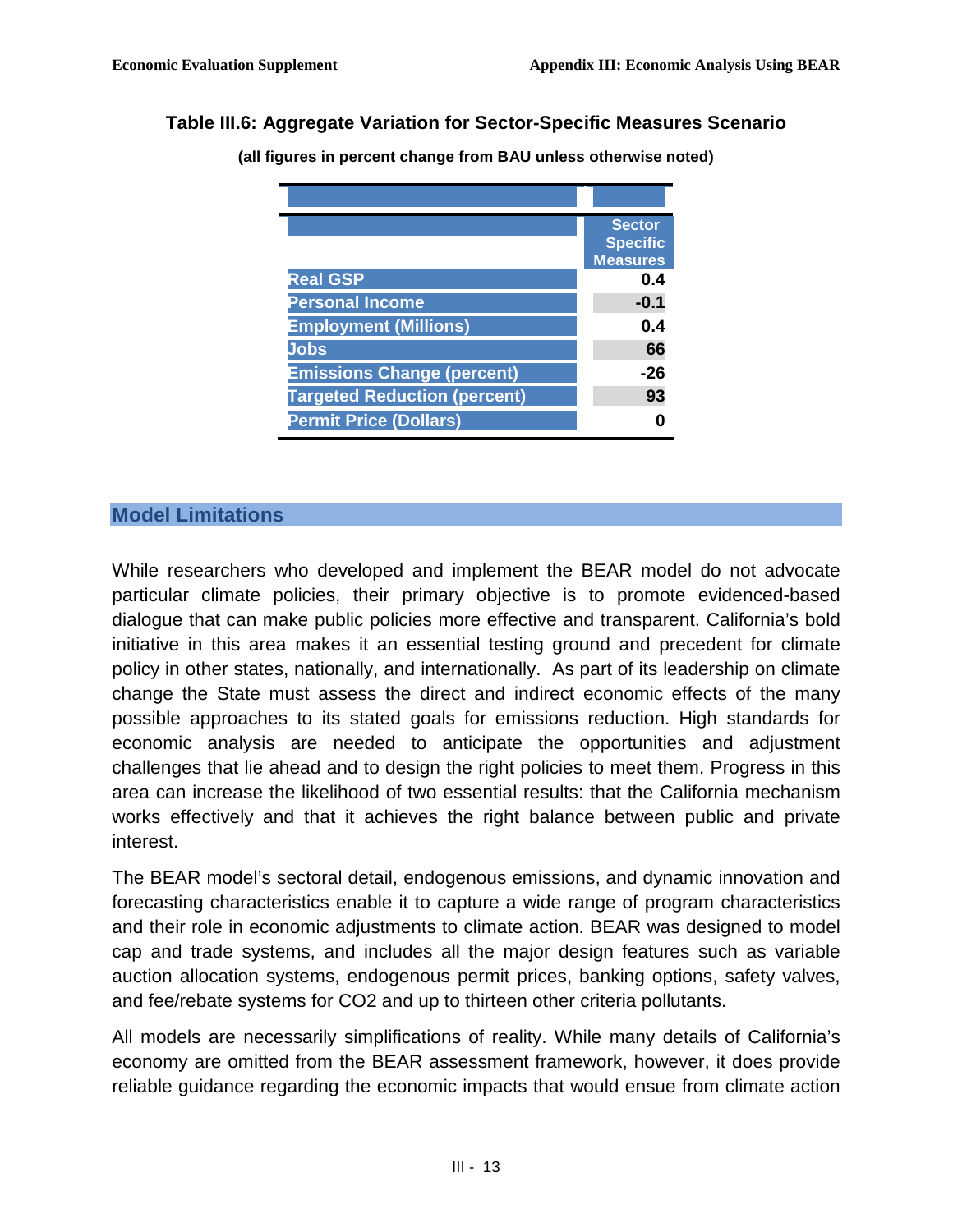measures of the kind considered in the Scoping Plan. The BEAR model has been peer reviewed and represents the most advanced research technologies for economic policy simulation. Still, it is important to understand the uncertainties and limitations that forecasting entails, particularly for complex and unprecedented policy initiatives like the ones considered here. There are three general contexts where the model's results should be interpreted with care.

 External shocks: Although it is the world's eighth largest economy, California is and will remain subject to external events beyond its own control. Seismic activity, extreme weather events, and even global energy prices are largely exogenous to the state, yet these will all affect our future. In most cases, however, it can be argued that BEAR results comparing baseline and policy impact will remain applicable. If energy prices were to rise substantially, however, the current estimates of economic benefits from climate action would be lower than actual benefits (compared to the baseline).

 Heterogeneity: The main way in which models like BEAR simplify economic reality is by aggregation, examining the behavior of whole sectors of the state economy rather than individual enterprises. Thus a single bank might fail, but the banking sector looks fine on average. Likewise, heterogeneity of technology, decision making, and other firm and plant level characteristics will make climate adaptation a complex and variegated process. BEAR does not predict these individual adjustments, and will thus not capture many adverse and beneficial experiences that make up the aggregate outcomes estimated here. Investing in this kind of detailed insight is more resource intensive, might be desirable for private actors in the economy, but it is not necessarily an efficient use of public resources. Because this type of heterogeneity is at the core of the potential for market mechanisms, such as a cap-and-trade program, to reduce the costs of implementing regulations, BEAR can be expected to underestimate the benefits from market-based compliance mechanisms in implementing AB 32.

 Innovation: The overall process of technological change is notoriously difficult to forecast, and individual innovation events virtually impossible. Although we know innovation will be important to California's progress toward a lower carbon future, BEAR does not attempt to predict this component of adjustment endogenously. Having said this, more innovation research would certainly improve guidance for policy makers who want to structure appropriate incentives for technological progress.

 The more modest goal of the modeling was to elucidate economic effects of Preliminary Recommendation scenario. In this context, further progress in the policy dialogue will require greater sophistication in both the positive research and its appraisal. In the former category, three areas of improvement should be high priorities for climate change economic modeling: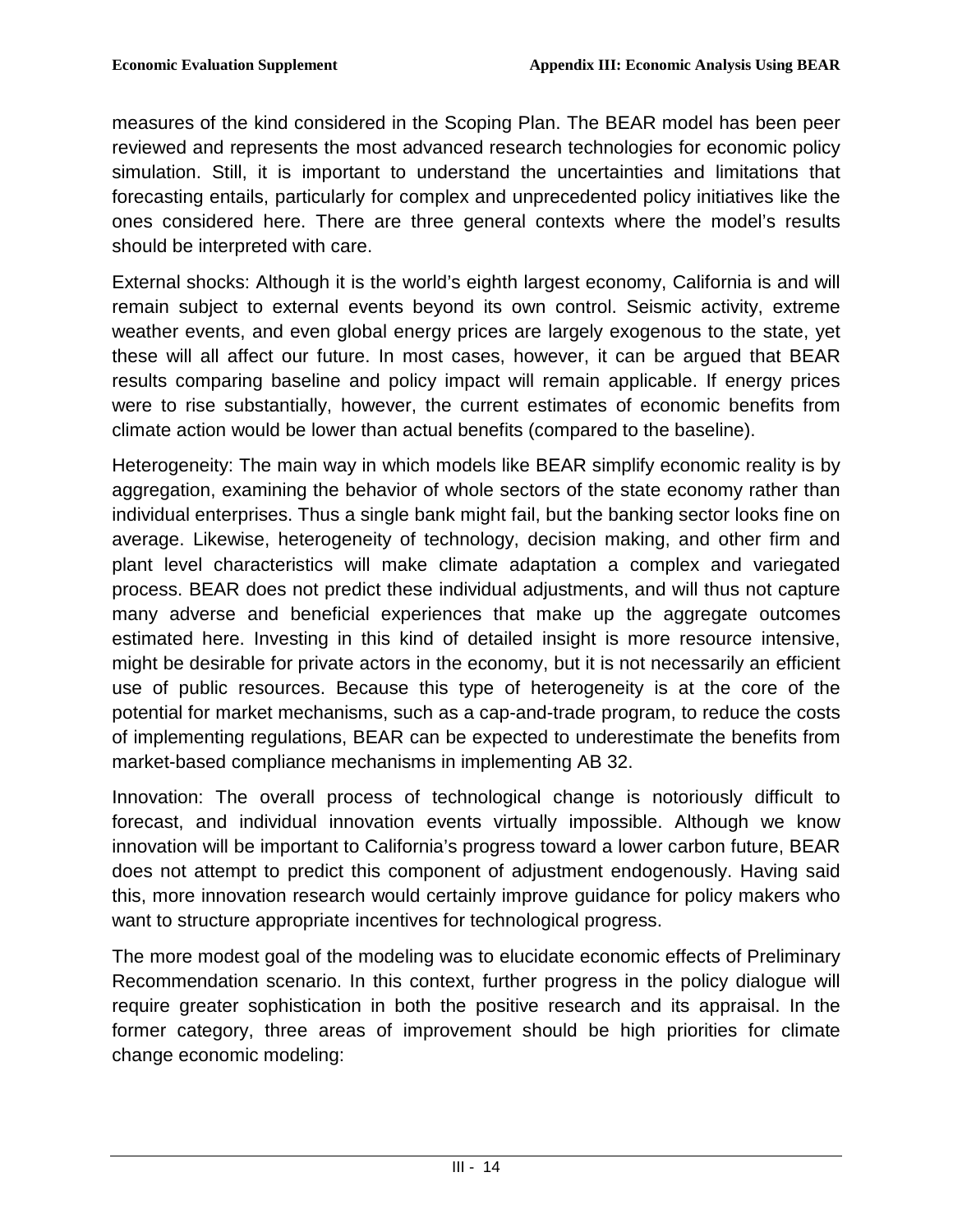- 1. Raw engineering data. There is a tremendous need for increased coverage and greater precision in data on costs, technology profiles, point source emissions across detailed US industrial classifications. It would also be desirable to have more data of this kind in raw form, as opposed to secondary aggregates which may include discount rates and other adjustment factors.
- 2. More intensive sensitivity analysis and counterfactual experiments. All modeling work in this area needs to evolve from "just-in-time" individual policy analysis to more detached appraisal of structural characteristics. This takes time, but will provide essential insight about future research priorities and policy robustness. This research can help adjudicate disputes about behavioral questions, while also improving the structural features of policy models.
- 3. Wider policy and research dialogue. Policy making and research processes in the US should continue to widen and improve their internal dialogues, including drawing on insights from European experience and developing country issues, and encouraging greater interaction between the science/technology and economic communities.